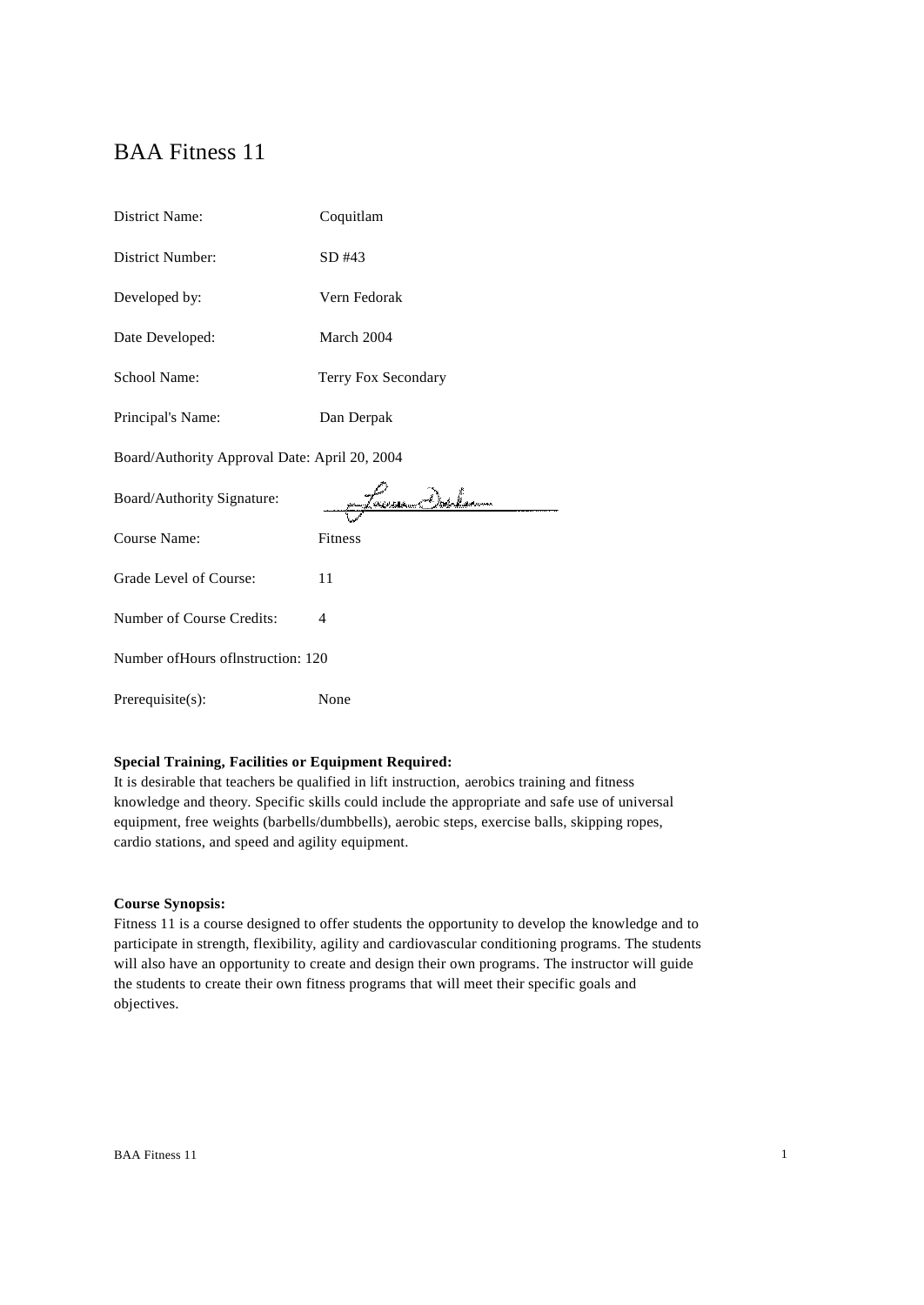# **Rationale:**

This course has been developed to promote and develop knowledge and awareness of the benefits of a lifelong exercise program. It also provides the requisite skills and theory necessary to make fitness training a lifestyle for healthy living.

# **Organizational Structure:**

| Unit/Topic | Title                                 | Time      |
|------------|---------------------------------------|-----------|
| Topic 1    | <b>Orientation: Readiness Program</b> | 10 hours  |
| Topic 2    | <b>Fitness Theory</b>                 | 20 hours  |
| Topic 3    | <b>Fitness Training</b>               | 90 hours  |
|            | <b>Total Hours</b>                    | 120 hours |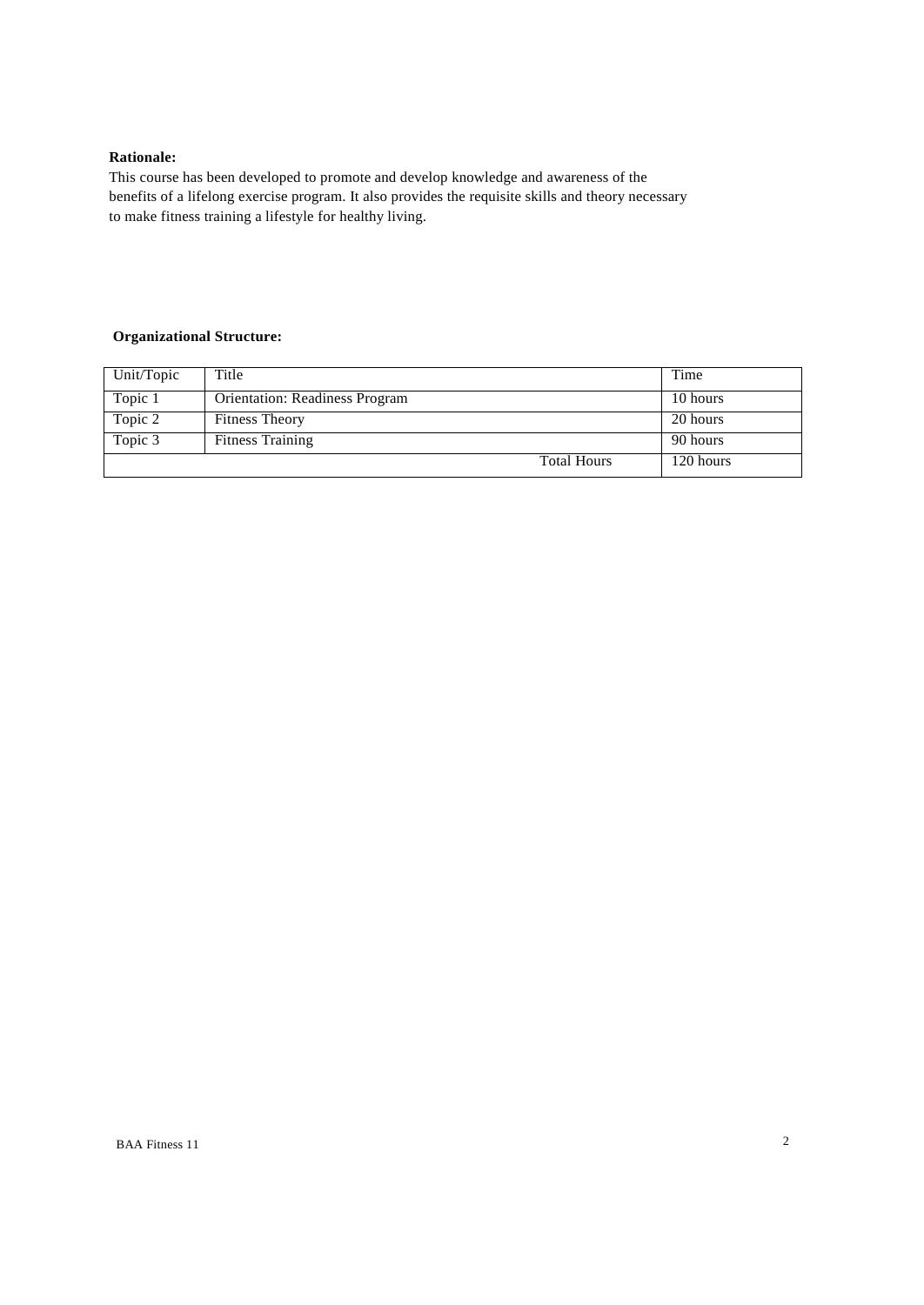#### **Unit/Topic/Module Descriptions:**

#### **Topic 1: Orientation: Readiness Program 10 hours**

Students will develop the knowledge and incorporate proper use of safety procedures in a fitness program. They will practice and apply basic training principles to their specific program.

#### **Curriculum Organizers**

- **- Course content, expectations, and rules. Proper use of exercise equipment. Proper use of spotters.**
- **- Proper use of breathing techniques.**

#### **Learning Outcomes**

*It is expected that students will:*

- **•** demonstrate proper exercise technique.
- **•** plan and lead appropriate warm-up and cool down activities.
- **•** describe and demonstrate the correct meaning of sets, reps, intensity and duration.
- **•** describe and demonstrate the concepts related to resistance training systems.
- **•** describe and demonstrate the difference between major and minor exercises.
- **•** describe and demonstrate the fundamental muscle groups and how they function.
- **•** participate in a practical assessment of skills learned.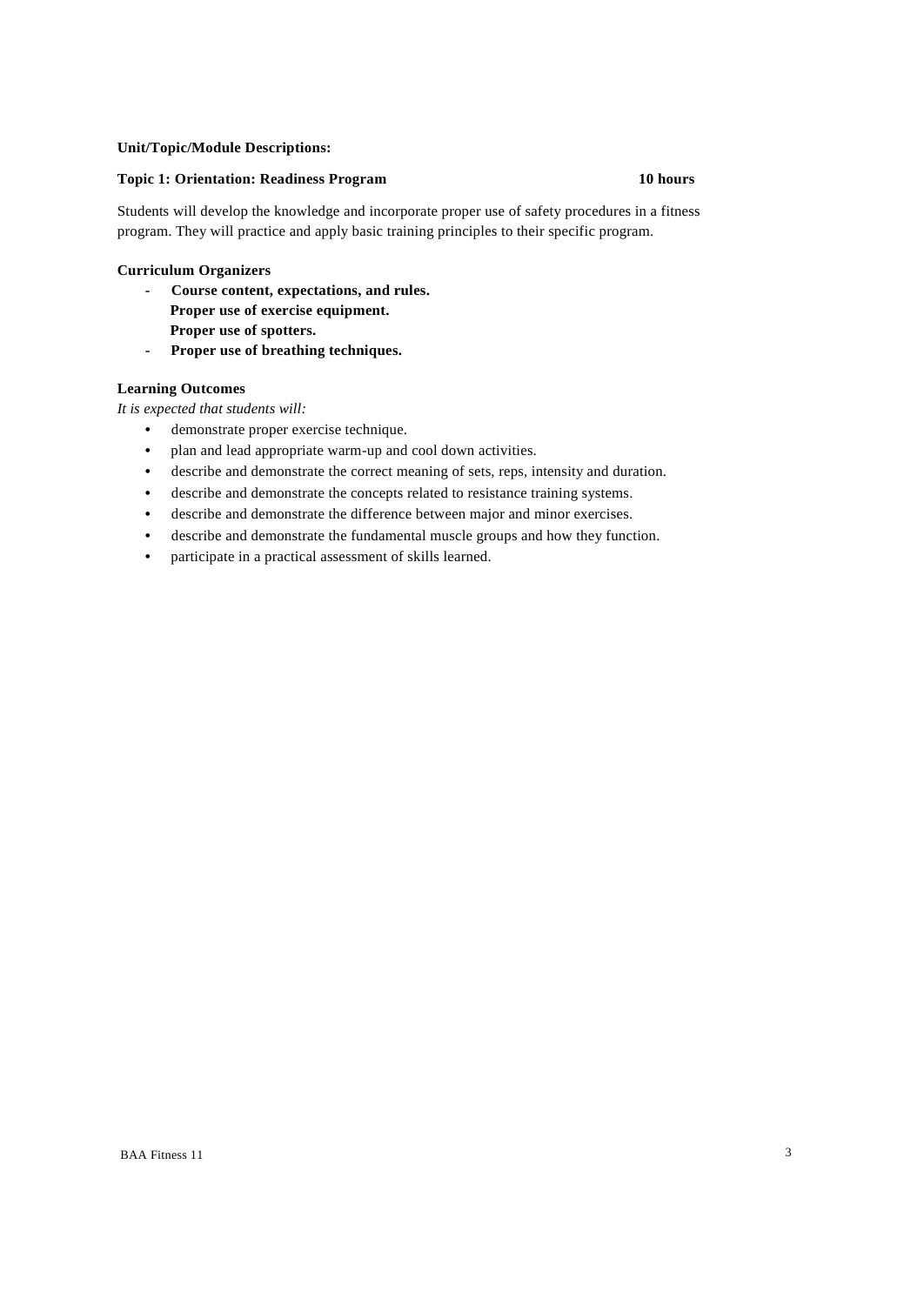# **Topic 2: Fitness Theory 20 hours**

In this unit students will cover topics such as

- **•** health related benefits of physical activity
- **•** approaches to fitness and lifestyle
- **•** exercise analysis and risk management
- **•** exercise injury, prevention and management
- **•** principals of conditioning
- **•** skeletal and muscular system
- **•** nutrition
- **•** body composition
- **•** energy systems
- **•** program planning and workout development

# **Curriculum Organizers**

**Strength training.**

- **- Aerobic/Cardiovascular training.**
- **- Abdominal strengthening.**
- **- Training principles.**

# **Learning Outcomes**

*It is expected that students will:*

- **•** analyze and explain the effects of Weight Training on the body.
- **•** analyze and explain the effects of Aerobic/Cardiovascular training on the body.
- **•** compare muscular strength and endurance.
- **•** compare aerobic capacity and endurance.
- **•** define and calculate target heart rates.
- **•** calculate and define resting heart rate.
- **•** calculate and define maximal heart rate.
- **•** calculate and define recovery heart rate.
- **•** define the term aerobic.
- **•** demonstrate an understanding of the principles of a proper warm-up and cool down.
- **•** demonstrate an understanding of the principles of basic stretching for each major muscle group.
- **•** distinguish what is an acceptable percent body fat figure.
- **•** demonstrate an understanding of the Progressive Overload Principle.
- **•** demonstrate an understanding of the All or None Principle.
- **•** demonstrate an understanding of the Principle of Specificity.
- **•** demonstrate an understanding of the F.I.T.T. Principle
- **•** participate in a practical assessment of skills learned.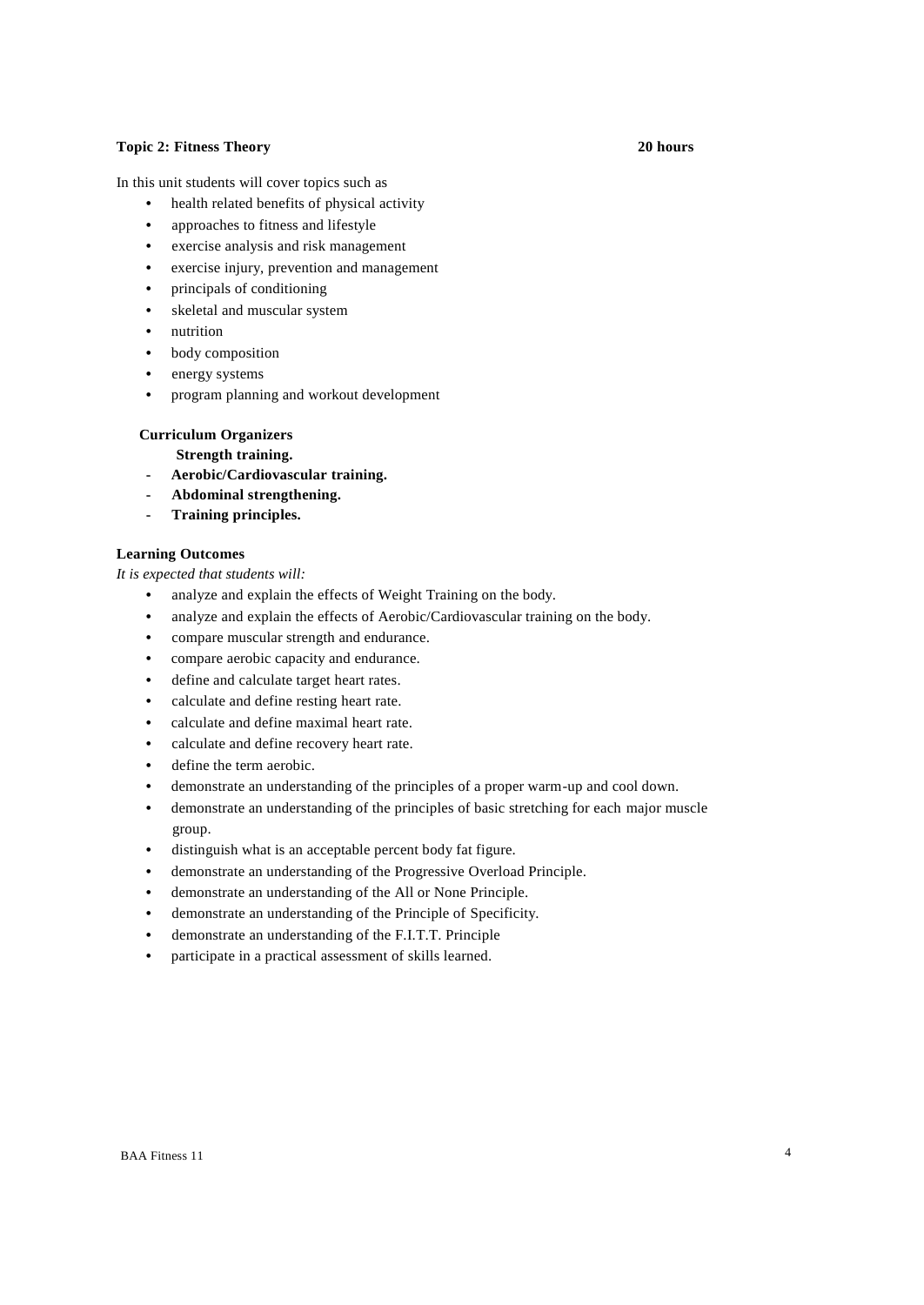# **Topic 3: Fitness Training 90 hours**

#### **Curriculum Organizer**

• Application of training principles through activities such as cross training, jogging, weight training, swimming, group exercise activities, muscular strength and endurance exercises, flexibility exercises, rope activities and circuit training.

# **Learning Outcomes for each activity**

#### *It is expected that students will:*

- **•** calculate and interpret their target heart rates.
- **•** calculate and interpret their resting heart rate.
- **•** calculate and interpret their-maximal heart rate.
- **•** calculate and interpret their recovery heart rate.
- **•** calculate and compare their percent body fat to prescribed norms.
- **•** apply the principles of a proper warm-up and cool down.
- **•** apply the principles of basic stretching for each major muscle group.
- **•** apply the Progressive Overload Principle to their training program.
- **•** apply the All or None Principle to their training program.
- **•** apply the Principle of Specificity to their training program.
- **•** apply the F.I.T.T. Principle to their training program.
- **•** participate in a practical assessment of skills learned.
- **•** record journal entries to monitor their individual progress.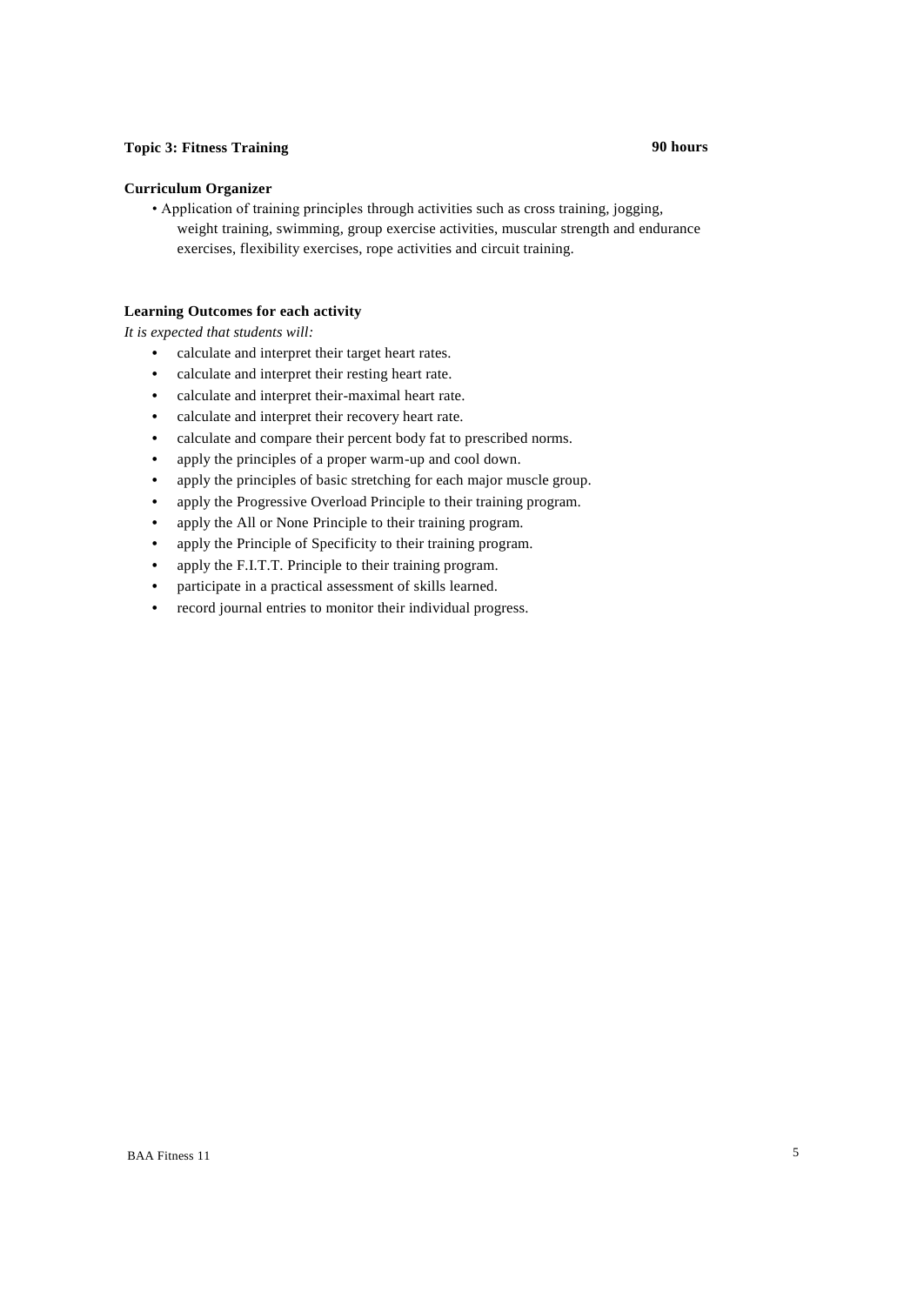### **Instructional Component:**

- **•** Direct instruction.
- **•** Indirect instruction.
- **•** Student lead demonstrations.
- **•** Journals
- **•** Observations.
- **•** Videotapes.
- **•** Guest instructors.

# **Assessment Component:**

- Effective formative assessment via:
	- o Clearly articulated and understood learning intentions and success criteria
	- o Questions posed by students, peers and teachers to move learning forward
		- Discussions and dialogue
	- o Feedback that is timely, clear and involves a plan
	- o Students are resources for themselves and others peer and self-assessment
	- o Student ownership

Formative assessment used to adapt learning experiences and inquiry plans on an on-going basis to meet specific learning goals.

Development, awareness and action, based upon metacognition intended to lead to learner independence and self-coaching.

# Summative Assessment:

Summative assessments will be determined as students demonstrate proficiency/mastery toward particular learning outcomes. Summative assessments and final grades will reflect the following:

- Students will work collaboratively with the teacher to determine summative achievement on assignments and letter grades based upon dialogue, and evidence of learning
- Behaviour and work habits will NOT be included when determining letter grades
- Marks will not be deducted for late work
- Extra credit and bonus marks will not be awarded
- Plagiarizing will not result in reduced marks/grades –the student will be required to demonstrate their learning authentically
- Attendance will not be considered toward letter grade
- Only individual learning demonstrated –no group marks will be used to determine grades
- Letter grades will reflect learning towards the learning outcomes articulated above
- Letter grades will be based upon criteria provided/agreed upon toward the learning outcomes
- Letter grades will be determined in relation to the learning outcomes not in comparison to the achievement of other students
- Poor work will not be assessed towards grades students will only be assessed on quality work
- Professional judgment and evidence will be used to determine final letter grade in consultation with the student
- Zeros will not be assigned to missed assignments all required assignments must be completed
- Formative or practice towards learning outcomes will not be included in final grade assessment
- Most recent evidence toward learning outcomes will be used to assign letter grades learning is not averaged over time